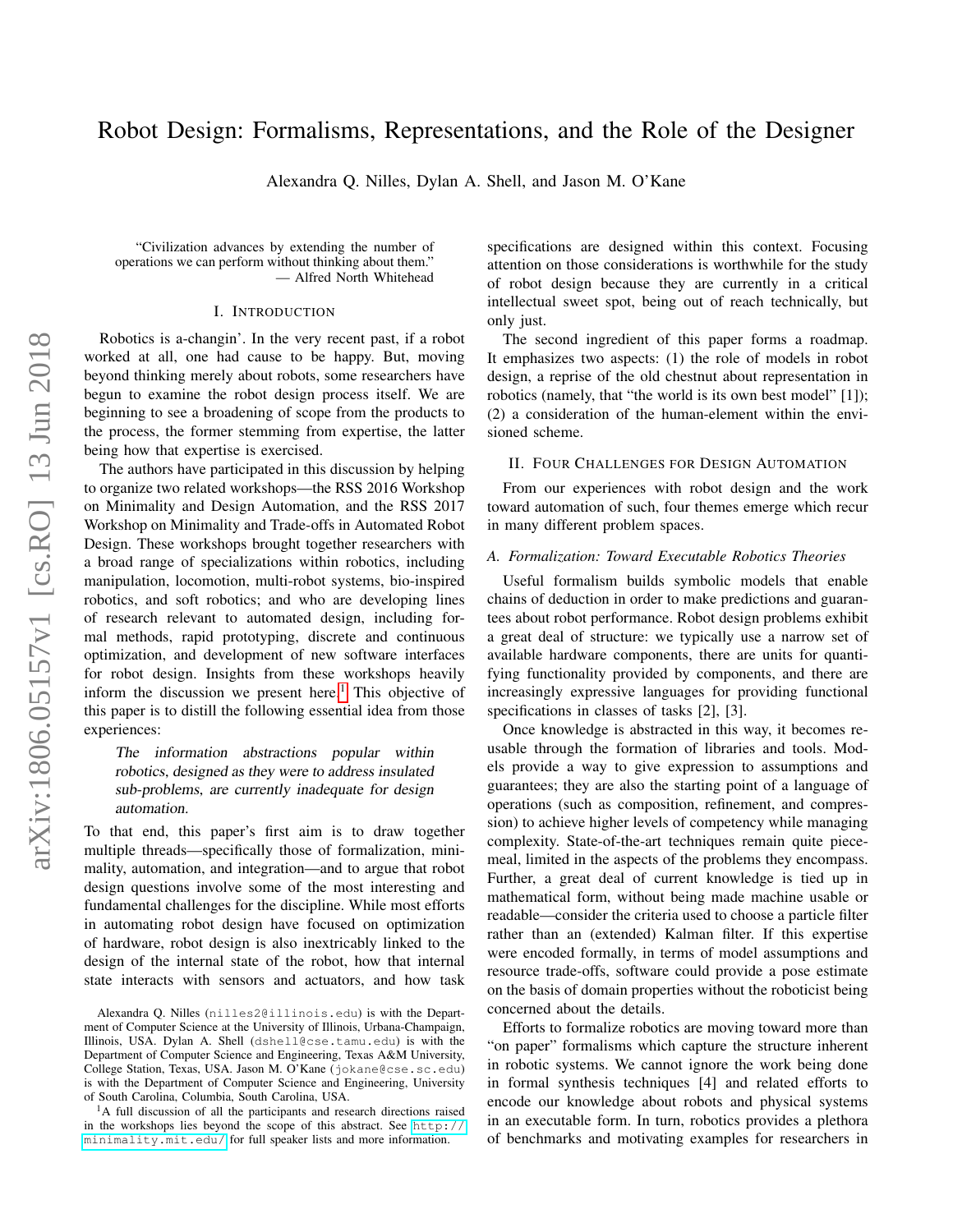formal methods for embedded/hybrid/open systems, beyond the classic applications such as thermostats and airplanes. In turn, these researchers can benefit by engaging with prior work on formalizing robotics. The results of these collaborations have major implications for the power and correctness of automated design systems.

## *B. Minimality: Toward an Understanding of Robot Power*

One decades-long line of research poses the question of what tasks a given robot can complete, or the inverse question, what kinds of robots are capable of completing a given task. If we imagine ranking robots by some measure of complexity (their ability to sense, actuate, and compute), at the bottom of this ranking is a robot with no sensors, no actuators, and no ability to keep track of state. This robot is quite useless, except perhaps as a paperweight. Then, as we augment the robot with sensors, actuators, and computational power, at some point it becomes capable of accomplishing tasks. The theoretical boundaries of this "design space" are not well understood, despite considerable work in this direction [5], [6], [7]. As the robot design process becomes more automated, this line of work becomes more relevant — human designers may want to provide functional or informational specifications ("I want a robot that can pick up this type of box" or "I want a robot that can find my keys in my living room").

The theme of minimality is more than design-automationthrough-optimization, where we may ask how to design the smallest robot meeting some design constraints, or one with the fewest number of linkages. This line of work is useful, and advancing at an exciting pace (see, for example, the work of Spielberg *et al.* [8] for an interesting example on simultaneous optimization of robot design and motion strategy). However, it relies on highly-trained humans to design the underlying models and design constraints. It also does not help us explore the space of robots which may have quite different body geometries and hardware designs, but which are all equivalent in their power to complete a certain task. Thus, the theme of minimality intersects with formalization, since better formalisms for describing and comparing the functionality of robots are needed to reason about the theoretical limits of such systems. Progress in this area would directly impact the power and correctness of automated design tools.

Many of the problems in this space are computationally hard, in the sense of NP-hardness [9], [10]. However, this is not a reason to give up! Often, constraints on the problem space can bring design problems back into a tractable realm, and advances in generic solvers for problems like integer programming and satisfiability-modulo-theories (SMT) mean that solving these problems is becoming more feasible in practice.

## *C. Automation: Toward Tractable, Realizable Designs*

The prior two questions — *how* robotic systems can be computably represented, and *what* are the information requirements of robotic tasks — are tied to the question of automating the design and fabrication of robotic hardware.

One way to tackle the problem of representation is through modularity and standardization. In the robot design space, standardization is largely driven by hardware manufacturers. Robot designers generally, and academics or hobbyists especially, are design robots by choosing from a range of off-theshelf components. This constraint, along with work toward modular and composable robot designs, helps tame the computational complexities involved. When the information requirements of a given task have been identified, it is easier to design a satisfactory robot from a finite collection of components than to choose a design from the infinite space of all sensors, actuators, and body geometries.

Of course, the proliferation of new fabrication technologies is challenging this view of the problem. Task satisfaction and hardware design algorithms are becoming increasingly integrated, such as a system which automatically places winch-tendon networks in a soft robot based on a userspecified movement profile [11]; or a system which evolves shapes of automatically fabricated wire robots in order to achieve different specified locomotion tasks [12]; or a system which compiles high-level specifications into lasercut schematics and mechanical and wiring diagrams [13]. The flexibility inherent in these approaches will require new approaches to parameterizing and formalizing the very large design space available to us.

## *D. Integration: Toward an End-to-End System*

One of the largest challenges in robotics is the integration of different components and control structures into one robotic system which functions correctly, and ideally, has some guarantees on its performance. We must integrate mechanical, electrical, computational, and material systems, and also must reason across multiple levels of abstraction.

Similar to how computer systems have an abstraction "stack" (transistors to byte code to programming languages to abstract reasoning over models of programs), robotics has its own similar abstraction stack, which must give more attention to the physical reality of the robotic system (from material properties, to component implementations, to dataflow protocols, to abstract sensor, actuator, and state representations, to task-level reasoning).[2](#page-1-0)

Identifying distinct layers of this abstraction stack, and the assumptions therein, is a crucial challenge facing roboticists and is especially crucial for those working on the frontiers of design automation. If this challenge is not met, then highlevel automation tools (such as formal logic specifications) which aim to provide safety and security guarantees will be useless due to mismatches with the physical implementations.

<span id="page-1-0"></span><sup>&</sup>lt;sup>2</sup>Note that this "design stack" has complicated dependencies between layers — advances in low-level hardware enable new choices at all levels of abstraction. This is true of traditional computer architecture as well, though perhaps more true in robotics. The recent impact of IMU availability on how robots are designed and programmed is a choice example.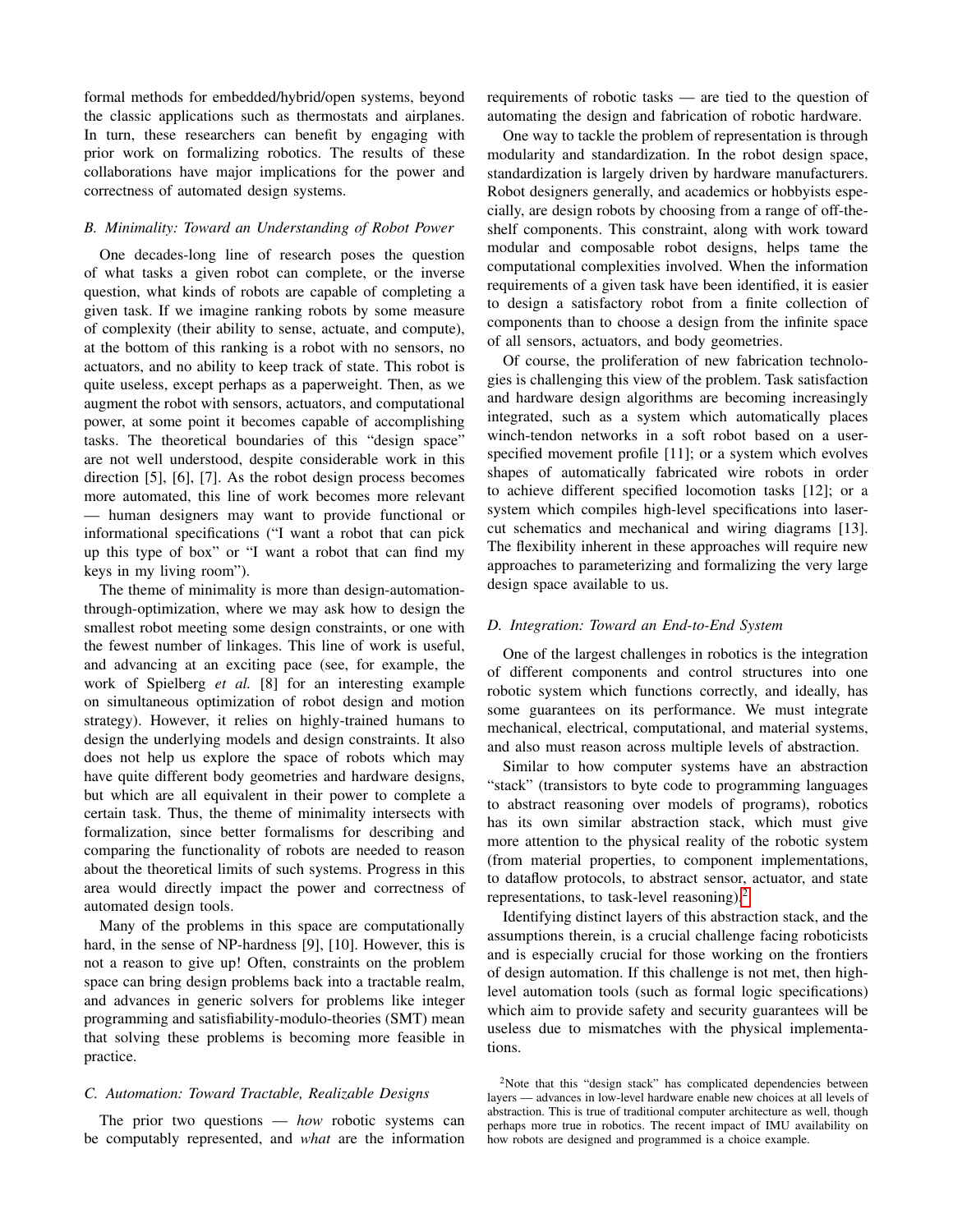The difficulty of this integration task leads us to believe that robot design will continue to be an iterative, experimentdriven process for the foreseeable future, and tools which automate parts of the design process should enable this workflow pattern. This is especially true wherever fabrication is a time-consuming or otherwise expensive process. Even 3D printing, the consummate rapid prototyping tool, can involve spending hours waiting for a print job to finish - only to realize a flaw in the design when dynamics are taken into account! The need for rapid feedback and prototyping is also great for robotic tasks which rely heavily on environmental interaction. Our current simulation technology is not up to the task of determining if a given robot design can navigate a sandy, rocky desert, for example.

## III. A TENTATIVE ROADMAP

"Design activity... is a processes of 'satisficing' rather than optimising; producing any one of what might well be a large range of satisfactory solutions rather than attempting to generate the one hypothetically-optimum solution."

— Nigel Cross, *Designerly Ways of Knowing* [14]

#### *A. The Role of Models*

One frequent point of the discussion in the aforementioned RSS workshops on automated robot design was the role of models in the robot design process. Some roboticists argued that a "build first, model later (if at all)" approach is the most effective method for robot design, and that automation efforts should focus on making the prototyping process as fast as possible. Our lack of understanding of the physics and "unknown unknowns" in hardware implementations make most models nearly useless in the design process. Even very high-fidelity simulations often act completely differently than physical robots, and designer time is often better spent making actual prototypes and observing their behavior.

The issue of what role models play in design also extends to optimization-based approaches. This approach generally uses continuous and discrete optimization algorithms to adjust robot morphology, sensor configurations, and motion strategies. However, an algorithm which is optimizing the number and placements of legs on a mobile robot will never spontaneously decide to try using wheels instead. Often, the process of prototyping robots reveals constraints of the task and available hardware that are not apparent at the beginning of the design process. It is very unlikely that robot designers will create a perfect optimization problem or other formal specification in a first attempt. As a result, the design process is inherently iterative, regardless of its degree of automation.

The following are design decisions ("forks in the road") that creators of robot design tools can ask themselves to ensure thoughtful consideration of the models used and their integration with the rest of the robot design "stack":

- What assumptions does the tool make about what types of robots are being designed?
- Are modeling assumptions communicated clearly to users and (if applicable) at the API level?
- For example, the Unified Robot Description Format (URDF), often used for ROS robot models, only allows kinematic tree body types, and thus is unable to specify robots with closed kinematic chains, but this assumption is clearly communicated in the documentation [15].
- Are modeling assumptions enforced by the software (perhaps through type systems, model checkers, a test set, etc), or does that responsibility fall to the user? What kind of feedback does the tool give when these assumptions are broken?
- Does the tool attempt to give meaning to designs (such as visualization or dynamical simulations) before they are fabricated?
- How does the tool interact with the rest of the robot design ecosystem? Can the tool leverage or bolster existing free and open-source technologies?

#### *B. The Role of Humans*

The role of the human in the design process will not, and should not, ever be completely eliminated. The human role may become extremely high level, perhaps even to the point where we have systems which autonomously infer new robot designs. (Imagine, for example, an assistant which notices you performing some repetitive task and offers a robotic solution.) But humans will still play a role in the *design of the design tools*, embedding our biases and preferences. In the more immediate future, our current design technologies rely heavily on human input for specification design, and for the insights that an experienced designer can leverage. This expertise is required at all levels of the robot design stack.

As in all creative fields, robotics has a plethora of design tools for different types of users and at different levels of abstraction. As research into automated robot design continues, we must objectively study the effects of different interface and architecture decisions on how these tools are used, instead of relying on our intuition. For example, the literature is mixed on whether visual programming languages are easier to use for novice programmers, despite a widespread belief that they are better for children and other novices [16], [17].

The following are guiding questions for creators of automated design tools. Many of these questions are inspired by and explored more deeply in the Human-Computer Interaction literature, which provides a rich resource for creators of design tools.

- Who are the intended users of the tool? What other groups of people may find the tool interesting?
- What part of the user workflow does the tool replace, or what new workflows does it enable?
- How do users interact with the tool?
	- Directly (CAD software, programming language, etc) or indirectly (3D printer, robot component database, low-level instruction set, etc)? Even indirect interactions are important to consider, for example, when a user finds their CAD design won't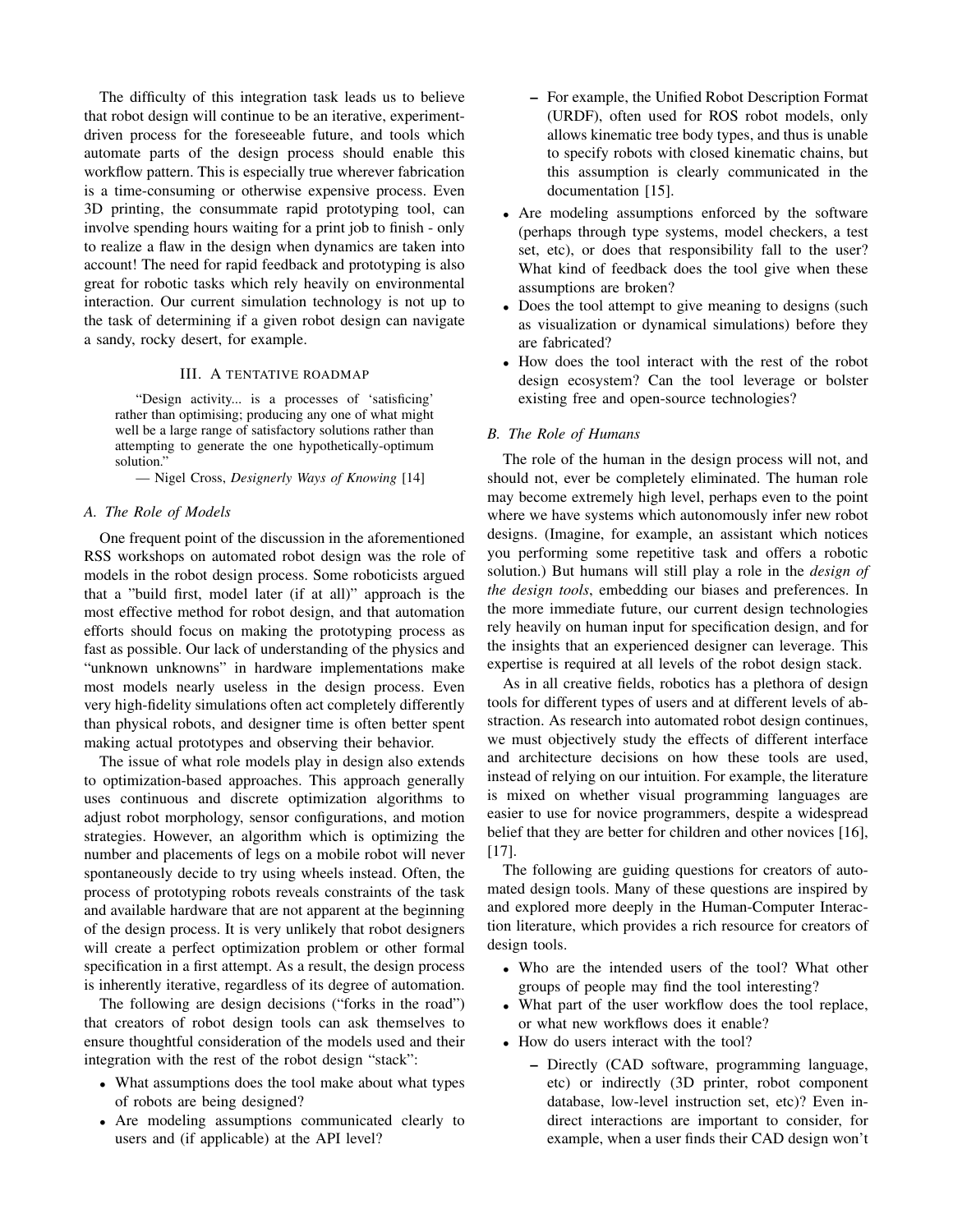

Fig. 1: A variety of information flows have been proposed for the way computer-aided design of robots might proceed. They are distinguished by where the representation of the robot design is stored (in a computer or in a human brain), and by the direction and effect of queries. [First] A model of traditional synthesis. [Second] Automated design, where the automated system queries a human to resolve incompatibilities or underspecified components of the design. [Third] Interactive design tools to answer human designer queries, such as, "what's the lightest sensor that can detect the color blue?". This category may broad enough to encompass many rapidprototyping systems - "if I 3D print this wheel, will it be strong and light enough for my robot car?" [Fourth] Interactive design tools, where human questions inform the formalized solution. For example, a human may query the system, "what happens if I make the legs twice as long?" which will change the current design solution on the computer. [Fifth] Socratic model: an automated system which asks questions and/or provides suggestions to inspire a human designer. (This figure combines contributions from Andrea Censi, Ankur Mehta, and the present authors).

fit on a print bed, or a change in a low-level instruction changes what is possible in a high-level interface.

– Modality of interaction: graphical or text based? What kind of feedback does the user get from the tool, especially when they specify something impossible or introduce a bug?

Several interesting examples of these interaction modalities have been explored already, including:

- Interactive (click and drag) design of morphology and gait with immediate visual feedback, with fabrication blueprints generated after design is finalized [11].
- Formal specification in code, followed by a compiler which detects possible problems with specification and suggests changes to user if the specification has inconsistencies [18].
- Giving "early meaning" to partial designs via dynamical simulations, visualization, and haptic interactions with simulated components [19], and allowing composition of these modules, such as those used in popupCAD [20].

As a baseline, we would like to automate repetitive and time-consuming tasks, and leave the more creative parts of the workflow intact for the human designer. The ideal case is that a new automated design tool would enable new forms of human creativity, such as the way electronic music tools have enabled new methods of human-driven composition [21].

## IV. CONCLUSION

In this abstract, we presented a broad vision for a future in which the process of designing robots transitions from a laborious, error-ridden process driven almost exclusively the cleverness and determination of expert human designers, to one in which automated design tools play a significant role in the process. Our position is that the abstractions commonly used within robotics will have to be extended in order to address questions that are essential for automating hardware realization and fabrication, questions dealing most fundamentally with information and representation.

#### **REFERENCES**

- [1] R. A. Brooks, "Intelligence without reason," in *Proc. International Joint Conference on Artificial Intelligence*, 1991.
- [2] Y. Shoukry, P. Nuzzo, I. Saha, A. L. Sangiovanni-Vincentelli, S. A. Seshia, G. J. Pappas, and P. Tabuada, "Scalable lazy SMT-based motion planning," in *Proc. IEEE Conference on Decision and Control*, 2016.
- [3] E. Plaku and S. Karaman, "Motion planning with temporal-logic specifications: Progress and challenges," *AI Communications*, vol. 29, no. 1, pp. 151–162, 2016.
- [4] H. Kress-Gazit, M. Lahijanian, and V. Raman, "Synthesis for robots: Guarantees and feedback for robot behavior," *Annual Review of Control, Robotics, and Autonomous Systems*, 2018.
- [5] M. Blum and D. Kozen, "On the power of the compass (or, why mazes are easier to search than graphs)," in *Proc. Annual Symposium on Foundations of Computer Science*, 1978.
- [6] B. R. Donald, "On information invariants in robotics," *Artificial Intelligence*, vol. 72, no. 1-2, pp. 217–304, 1995.
- [7] J. M. O'Kane and S. M. LaValle, "On comparing the power of robots," *International Journal of Robotics Research*, vol. 27, no. 1, pp. 5–23, 2008.
- [8] A. Spielberg, B. Araki, C. Sung, R. Tedrake, and D. Rus, "Functional co-optimization of articulated robots," in *Proc. IEEE International Conference on Robotics and Automation*, 2017.
- [9] J. M. O'Kane and D. A. Shell, "Concise planning and filtering: hardness and algorithms," *IEEE Transactions on Automation Science and Engineering*, vol. 14, no. 4, pp. 1666–1681, 2017.
- [10] J. Ziglar, R. Williams, and A. Wicks, "Context-aware system synthesis, task assignment, and routing," *arXiv preprint arXiv:1706.04580*, 2017.
- [11] J. M. Bern, K.-H. Chang, and S. Coros, "Interactive design of animated plushies," *ACM Transactions on Graphics*, vol. 36, no. 4, p. 80, 2017.
- [12] D. Cellucci, R. MacCurdy, H. Lipson, and S. Risi, "1d printing of recyclable robots," *IEEE Robotics and Automation Letters*, vol. 2, no. 4, pp. 1964–1971, 2017.
- [13] A. Mehta, J. DelPreto, and D. Rus, "Integrated codesign of printable robots," *Journal of Mechanisms and Robotics*, vol. 7, no. 2, 2015.
- [14] N. Cross, "Designerly ways of knowing: Design discipline versus design science," *Design issues*, vol. 17, no. 3, pp. 49–55, 2001.
- [15] Open Source Robotics Foundation, "XML robot description format (URDF)," 2012, accessed 19-March-2018. [Online]. Available: <http://wiki.ros.org/urdf/XML/model>
- [16] T. R. Green and M. Petre, "When visual programs are harder to read than textual programs," in *Proc. European Conference on Cognitive Ergonomics*, 1992.
- [17] T. W. Price and T. Barnes, "Comparing textual and block interfaces in a novice programming environment," in *Proceedings of the eleventh annual International Conference on International Computing Education Research*. ACM, 2015, pp. 91–99.
- [18] T. Tosun, G. Jing, H. Kress-Gazit, and M. Yim, "Computer-aided compositional design and verification for modular robots," in *Robotics Research*. Springer, 2018, pp. 237–252.
- [19] D. M. Aukes, B. Goldberg, M. R. Cutkosky, and R. J. Wood, "An analytic framework for developing inherently-manufacturable pop-up laminate devices," *Smart Materials and Structures*, vol. 23, no. 9, p. 094013, 2014.